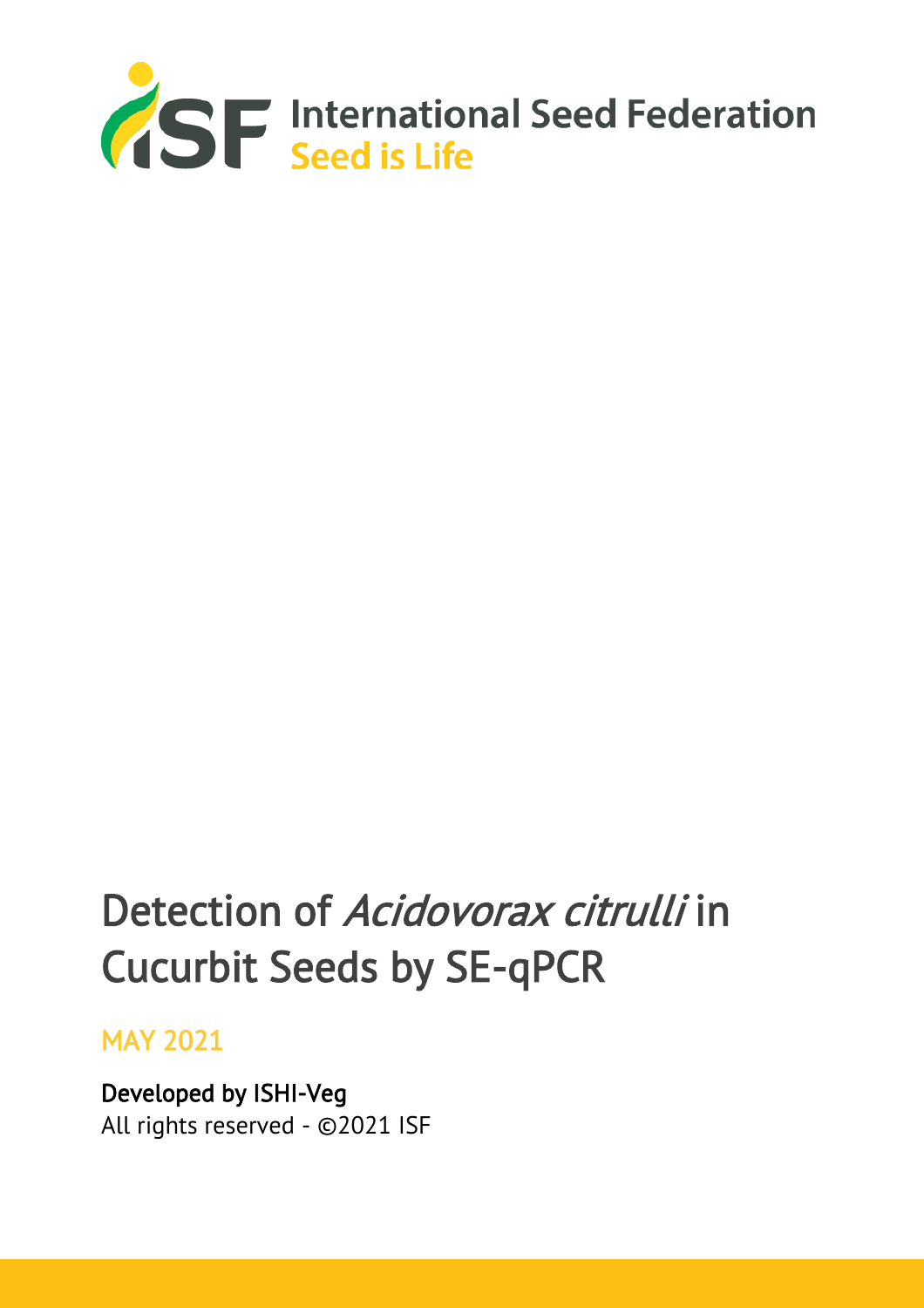

# Detection of Acidovorax citrulli in Cucurbit Seeds by SE-qPCR

| Crop:     | Watermelon (Citrullus lanatus var. lanatus) |
|-----------|---------------------------------------------|
|           | Melon ( <i>Cucumis melo</i> )               |
|           | Squash ( <i>Cucurbita pepo</i> )            |
|           | Root stock squash (Cucurbita maxima)        |
| Pathogen: | Acidovorax citrulli                         |
| Version:  | 2.0 (May 2021)                              |

#### PRINCIPLE

Detection of infectious Acidovorax citrulli bacteria on cucurbits seeds is done by growing out seeds under environmental conditions highly conducive to producing disease symptoms followed by a biological assay to confirm the presence of infectious A. citrulli.

A seed extract qPCR assay (SE-qPCR) may be used as a pre-screen. The test is complete if no A. citrulli is detected and the seed lot is considered healthy. However, as qPCR detects both viable and non-viable bacterial DNA, a positive pre-screen SE-qPCR is followed by the growout to determine the presence of infectious A. citrulli.

The complete method process workflow is presented in Figure 1.



Figure 1. Method process workflow

#### METHOD VALIDATION

The seed extract qPCR (SE-qPCR) has been validated by seven independent laboratories using blended naturally infected seed samples through an ISHI-Veg comparative test (Kleinhesselink, 2017). Seed from the following cucurbit crops were used during validation: melon (Cucumis melo), watermelon (Citrullus lanatus), squash (Cucurbita pepo) and root stock squash (Cucurbita *maxima*). The validation report for this assay can be made available upon request to the ISF Secretariat.

The SE-qPCR has been approved by the US National Seed Health System (NSHS) as Standard A methods (see http://seedhealth.org/seed-health-testing-methods/).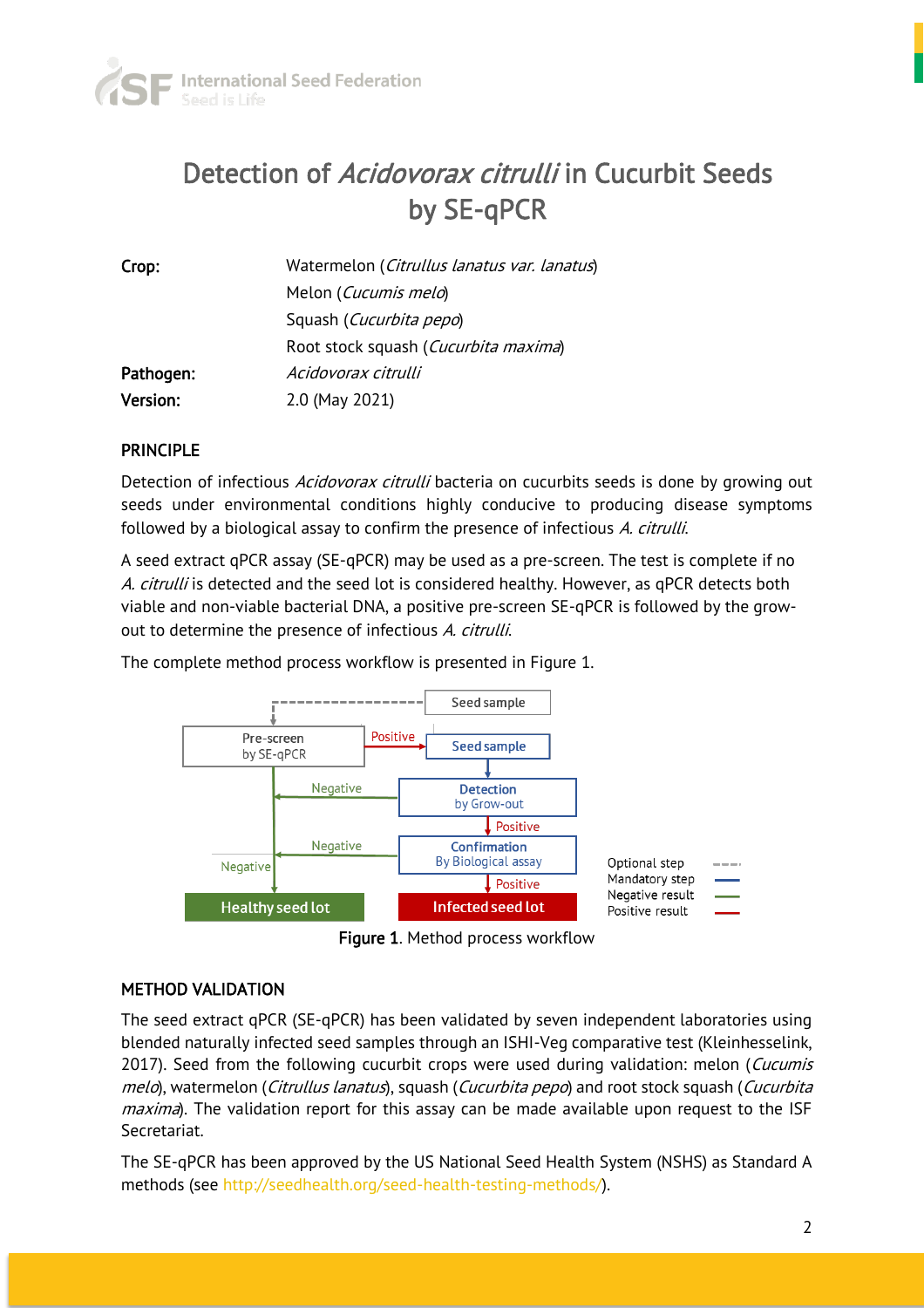

#### RESTRICTIONS ON USE

Technical details on the reagents / material used in the validation study (e.g. supplier information) are provided in the protocol and the validation report. If material and consumables from different suppliers are used, it is necessary to verify their performance. For PCR methods, in-house method optimization is often necessary by changing certain parameters as described in [Best Practices for PCR Assays in Seed Health Tests.](https://www.worldseed.org/wp-content/uploads/2019/12/Best-Practices_PCR_Dec_2019.pdf)

This test method is suitable for untreated seed.

The method may also be suitable for seed treated with some physical and/or chemical processes. It is the responsibility of the testing laboratory to verify that treatment processes do not present an antagonistic effect to method utility.

Guidance for molecular testing methods is provided such that it accommodates modular assay components. DNA isolation, positive extraction control selection, qPCR reaction mixture, cycling parameters, multiplex reactions and evaluation specifications (threshold/cut-offs) are variables that may differ between testing laboratories. It is the responsibility of the testing laboratory to verify that the selected combination of assay components meet the following minimum recovery and detection parameter, viz. 100% detection of A. citrulli across triplicate 5,000 seed subsamples in all qPCR reactions where each 45 mL aliquot contains ~12 CFU/mL. Or in a 5,000 seed subsample to which 250 mL buffer is added, 100% detection of A. citrulli in all qPCR reactions from triplicate samples of relevant crops, where each sample is spiked with ~3000 cells of A. citrulli is required.

#### METHOD EXECUTION

To ensure process standardization and valid results, it is strongly recommended to follow the [best practices described by ISHI-Veg.](https://www.worldseed.org/our-work/phytosanitary-matters/seed-health/ishi-veg-method-development/)

In line with the quidance provided in [ISF's view on indirect seed health tests](http://www.worldseed.org/wp-content/uploads/2015/10/Indirect_Seed_Health_Tests_2013.pdf), if a sample is determined qPCR positive, the seed lot is considered to be *suspect*. A final decision on the status of the seed lot can be taken only after a test confirms the presence of viable A. citrulli in the sample and its pathogenicity.

#### SAMPLE AND SUBSAMPLE SIZE

The minimum recommended sample size is 10,000 seeds up to 30,000 seeds per lot, with a maximum subsample size of 5,000 seeds. If the SE-qPCR is a positive and a confirmatory test is conducted, a new sample must be drawn for the grow-out.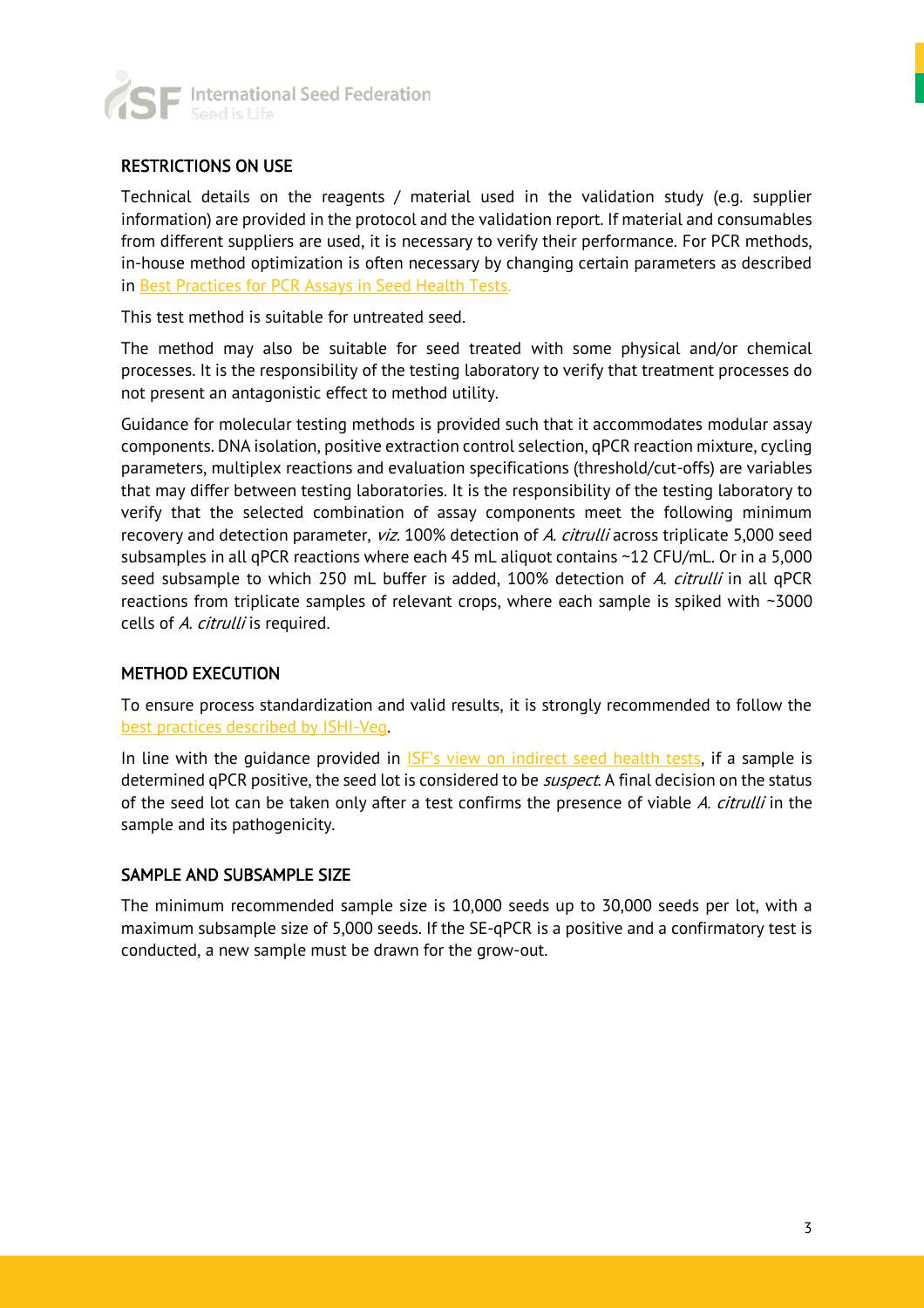

### REVISION HISTORY

| <b>Version</b> | <b>Date</b>      | Changes (minor editorial changes not indicated)                                                                                                                                                |
|----------------|------------------|------------------------------------------------------------------------------------------------------------------------------------------------------------------------------------------------|
| 1.0            | <b>July 2017</b> | First version of the protocol.                                                                                                                                                                 |
| 1.1            | August<br>2018   | NSHS grow-out protocol v1.1 combined with the ISHI pre-screening<br>protocol, as together they form a method for the detection of A.<br>citrulli in seed of Cucurbit crops.                    |
| 2.0            | May 2021         | Protocol presented in accordance with ISHI-Veg's protocol quidelines.<br>Reference to grow-out protocols included in method description.<br>Sample size adjusted to align with grow-out assay. |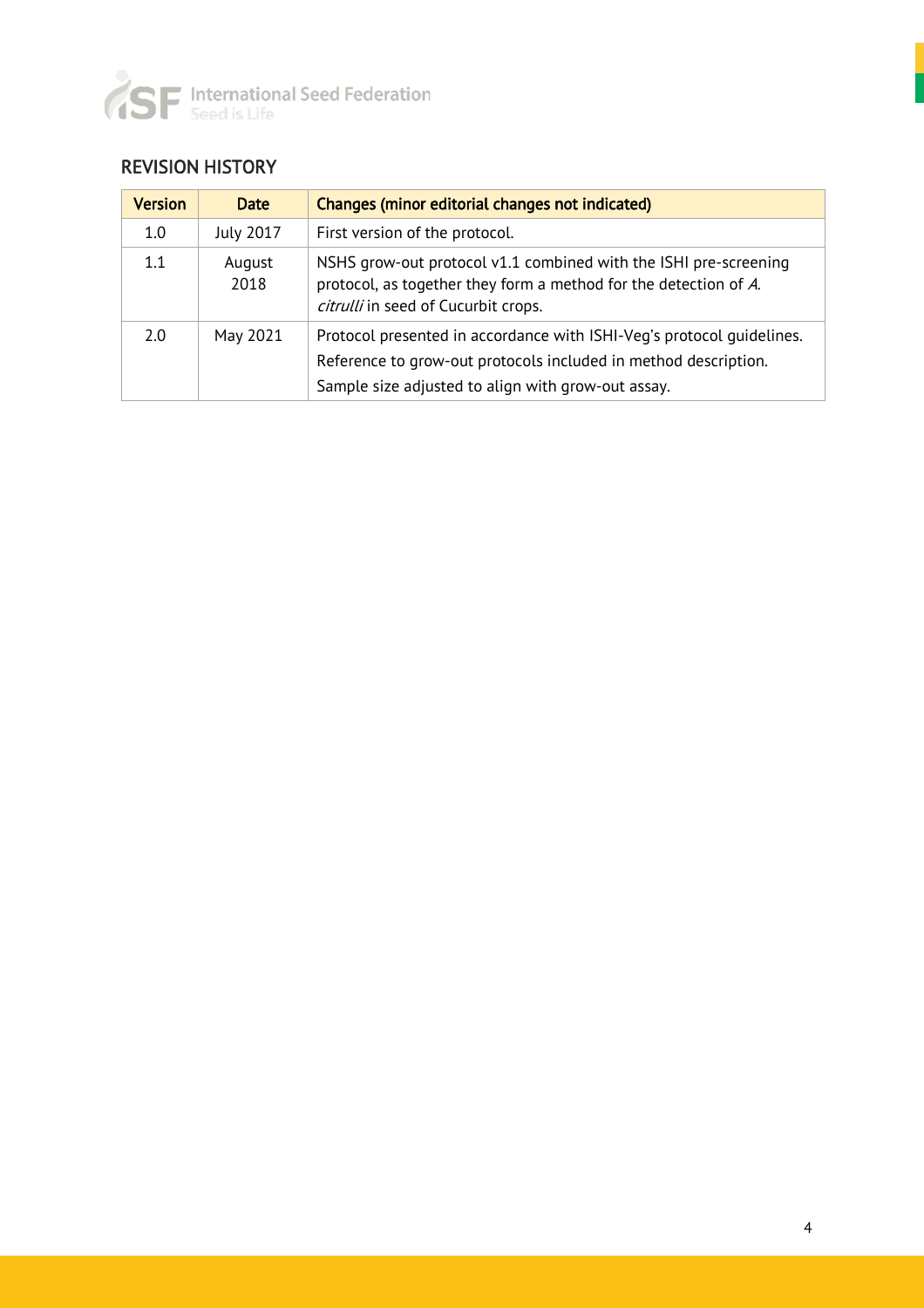

# Protocol for detecting Acidovorax citrulli in Cucurbit Seeds

# I. PRE-SCREEN BY SEED-EXTRACT qPCR (OPTIONAL STEP)

For PCR methods, in-house method optimization is often necessary by changing certain parameters as described in [Best Practices for PCR Assays in Seed Health Tests.](https://www.worldseed.org/wp-content/uploads/2019/12/Best-Practices_PCR_Dec_2019.pdf)

#### **Materials**

- − Container
- − Orbital shaker
- − Seed extraction buffer (Table I.1)
- − 5x PBS (Table I.2)
- − Sorbitol solution (Table I.3)
- $T_{10}E_{0.1}$  (Table I.4)
- − Nutrient Broth (Table I.5)
- − Liquid KB (Table I.6)
- − Controls (Table I.7 to I.10)
- − qPCR mix, primers (Table I.11) and equipment
- − DNA isolation kit
- − Centrifuge
- − Lab disposables

#### Table I.1. Seed Extraction Buffer

| Compound            | Amount     |
|---------------------|------------|
| 5x PRS <sup>a</sup> | $200.0$ mL |
| RO/DI water         | 800 ml     |
| Tween™ 20           | $0.5$ mL   |

<sup>a</sup> 5x is given as an example; extraction buffer can be prepared from alternate concentrations. Notes: Prepare directly before use. Final solution is 1xPBS buffer+0.05% Tween 20

#### Table I.2. 5x PBS

| Compound                                                                                 | Amount           |
|------------------------------------------------------------------------------------------|------------------|
| Sodium chloride (NaCl)                                                                   | 40.0 $q$         |
| Di-sodium hydrogen phosphate dodecahydrate ( $Na2HPO4$ .12H <sub>2</sub> O) <sup>a</sup> | 14.5 $q$         |
| Potassium dihydrogen phosphate (KH <sub>2</sub> PO <sub>4</sub> )                        | 1.0 <sub>q</sub> |
| Potassium chloride (KCl)                                                                 | 1.0 <sub>q</sub> |
| RO/DI water <sup>b</sup>                                                                 | 800 mL           |

<sup>a</sup> 14.5g Na<sub>2</sub>HPO<sub>4</sub>.12H<sub>2</sub>O can be substituted with 5.76 g of Na<sub>2</sub>HPO<sub>4</sub> or 7.20 g Na<sub>2</sub>HPO<sub>4</sub>.2H<sub>2</sub>O  $<sup>b</sup>$  Adjust final volume to 1 L</sup>

Notes: Adjust pH of the final solution to 7.4 with NaOH or HCl, if necessary. Autoclave.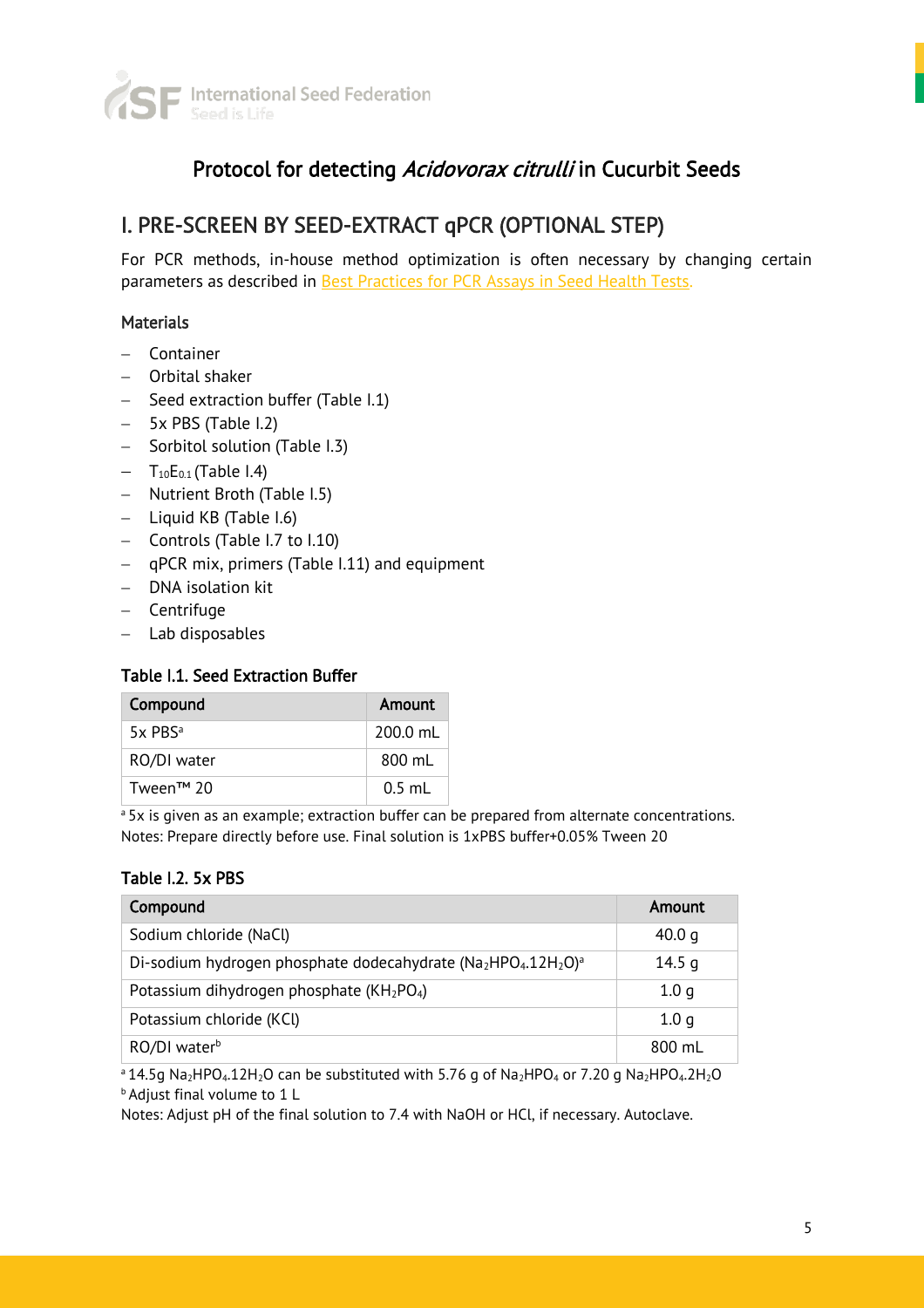

#### Table I.3. Sorbitol solution

| Compound                        | Amount           |
|---------------------------------|------------------|
| D-sorbitol                      | $0.62$ q         |
| 1 M Tris-HCL                    | $1.0 \text{ ml}$ |
| $0,5$ M EDTA pH $8,0$           | $100.0 \mu L$    |
| $\beta$ -mercapto-ethanol (98%) | $20.0 \mu L$     |
| RO/DI water                     | 8.88 mL          |

#### Table I.4. T<sub>10</sub>E<sub>0.1</sub> pH 8.0

| Compound                            | Amount        |
|-------------------------------------|---------------|
| Molecular grade nuclease-free water | 990 ml        |
| 1M Tris pH 8                        | $10.0$ ml     |
| 500mM EDTA pH 8                     | $200.0 \mu L$ |

#### Table I.5. Nutrient Broth

| Compound       | Amount |
|----------------|--------|
| Nutrient Broth | 8 a    |
| RO/DI water    |        |

Note: Autoclave before use

#### Table I.6. Liquid KB

| Compound                        | Amount           |
|---------------------------------|------------------|
| Proteose pepton No3 from Difco  | 20q              |
| Glycerol                        | $7.95$ mL        |
| MgSO <sub>4</sub> .7H2O         | 1.5 <sub>q</sub> |
| K <sub>2</sub> HPO <sub>4</sub> | 1.5 <sub>q</sub> |
| RO/DI Water                     | 970 ml           |

Note: Autoclave before use

#### Table I.7. Types of controls used

| Control type                         | <b>Description</b>                                            |
|--------------------------------------|---------------------------------------------------------------|
| Positive Extraction Control (PEC)    | A. cattleyae OR X. euvesicatoria spike (Table I.8)            |
| Internal Amplification Control (IAC) | A. cattleyae OR X. euvesicatoria spike (Table 1.8)            |
| Positive Process Control (PPC)       | Seed extract from known A. citrulli infected seed (Table I.9) |
|                                      | <b>Extraction buffer</b>                                      |
| Negative Process Control (NPC)       | Seed extract from seed known to be free of A. citrullitarget  |
| Positive Amplification Control (PAC) | A. citrulli / PEC DNA                                         |
|                                      | Molecular grade nuclease-free water                           |
| Non Template Control (NTC)           | $T_{10}E_{0.1}$ pH 8.0                                        |
|                                      | DNA isolation kit elution buffer                              |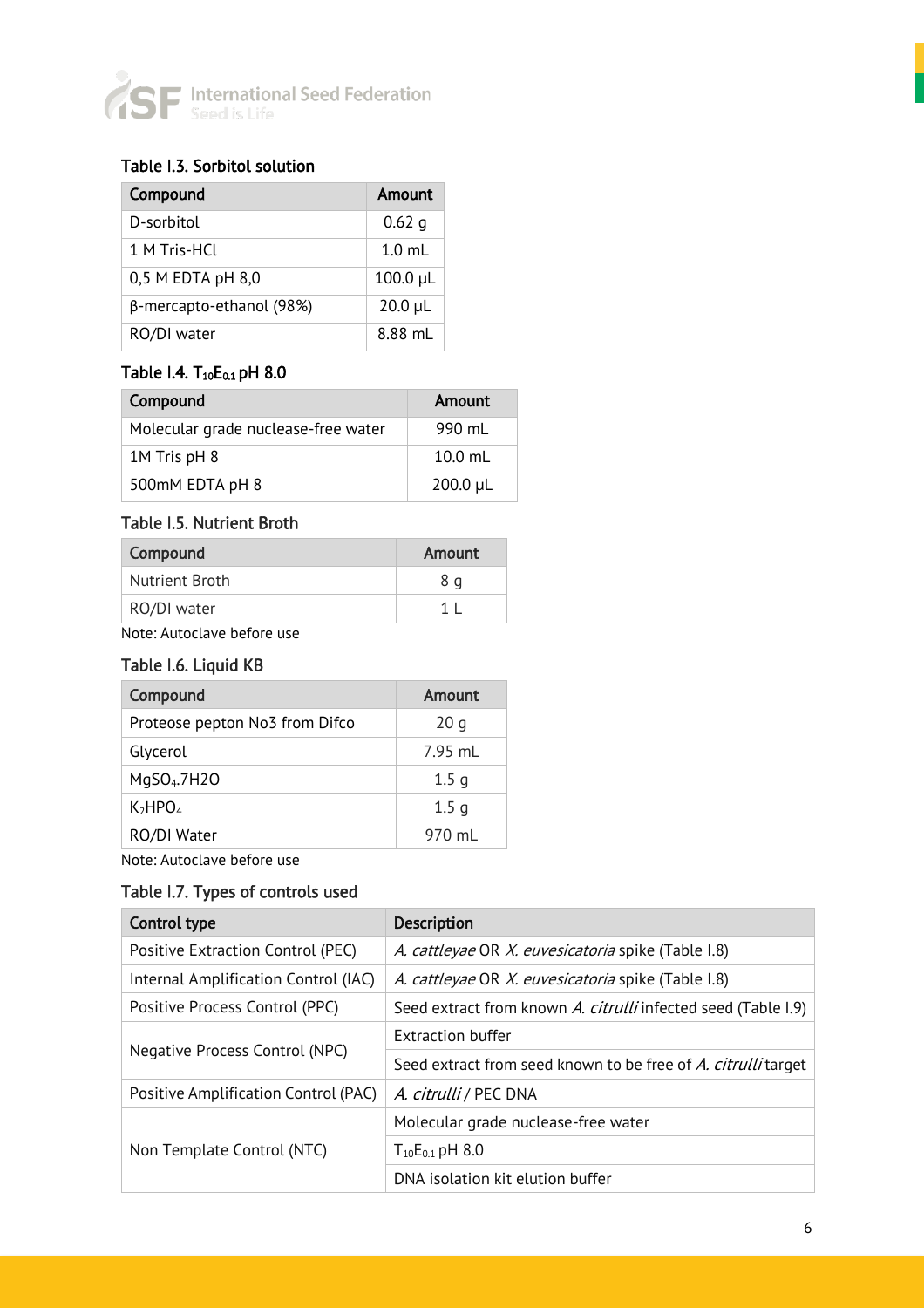

#### Table I.8. PEC spike recommendations

|         | <i>Xanthomonas euvesicatoria</i> (Xe)                                                                | Acidovorax cattleyae (Acat)        |
|---------|------------------------------------------------------------------------------------------------------|------------------------------------|
| Isolate | ATCC 11633 <sup>TM</sup> (deposited as X. <i>vesicatoria</i> )   ATCC 33619 <sup>TM</sup> or ZUM3739 |                                    |
|         | Concentration   $OD_{600} = 0.100 \times 10^{-3}$                                                    | $OD_{600} = 0.100, 1:50$ dilution  |
| Volume  | 100 µL spike/25mL extraction buffer                                                                  | 5 µL spike/25 mL extraction buffer |

Notes: Bacterial suspensions may be used freshly prepared or following proper preservation and storage. It is recommended that the Cq values are monitored using a control chart to ensure there is no drift or degradation over time for all controls subject to storage. Examples of freshly prepared and glycerol preserved control preparations are given below.

PEC-Xe: Use a 2-3 day old culture of Xe on YDC agar media. Prepare a cell suspension of this culture corresponding to OD<sub>600</sub>=0.100. Perform three, ten-fold (1:10) serial dilutions to prepare the spike solution Xe:  $OD_{600}$ = $0.100 \times 10^{-3}$ .

PEC-Acat: Prepare a 10 mL KB culture suspension in a new 50 mL reaction tube by inoculating A. cattleyae from a KB agar plate not older than 10 days. Incubate the culture suspension at 27 °C on a shaker overnight. Determine the optical density of the overnight culture at 600 nm using a photometer set to "absorbance". Dilute the overnight culture to  $OD<sub>600</sub>=0.100$  using sterile saline. Prepare the A. cattleyae glycerol stock according to Table I.9. Mix the preparation well by inverting the tube 10 times. Prepare aliquots of the glycerol stock in 1.5 mL reaction tubes and store at -80 °C. Once frozen, thaw for use only, do not re-freeze.

Table I.9. PEC-Acat glycerol stock solution

| Compound                                      | Amount |
|-----------------------------------------------|--------|
| 15 v/v % glycerol <sup>a</sup>                | 49 mL  |
| Acat O/N culture adjusted to $OD_{600} = 0.1$ | 1 ml   |

a Sterilized by autoclaving

#### Table I.10. PPC spike recommendation

|                | Acidovorax citrulli (Ac)             |
|----------------|--------------------------------------|
| <b>Isolate</b> | ATCC 29625™                          |
| Concentration  | $OD_{600} = 0.100 \times 10^{-3}$    |
| Volume         | 100 µL spike/25 mL extraction buffer |

Notes: Inoculate a tube containing 9 mL nutrient broth with a 1  $\mu$ L loop of Ac. Cap tube loosely and place in a tube rack at an approximate 45 degree angle. Incubate/shake overnight (~18 hours) at 200 rpm, 37 °C. After incubation period, prepare a cell suspension of this culture corresponding to  $OD<sub>600</sub>=0.100$ . Perform three, ten-fold (1:10) serial dilutions to prepare the spike solution of Ac:  $OD_{600} = 0.100 \times 10^{-3}$ .

One mL of Ac  $OD_{600} = 0.100 \times 10^{-3}$  bacterial suspension is approximately equal to 3000 cells, and can be used as a spike to evaluate laboratory performance of the method against the minimum recovery and detection parameter stated in the restrictions on use section of this document.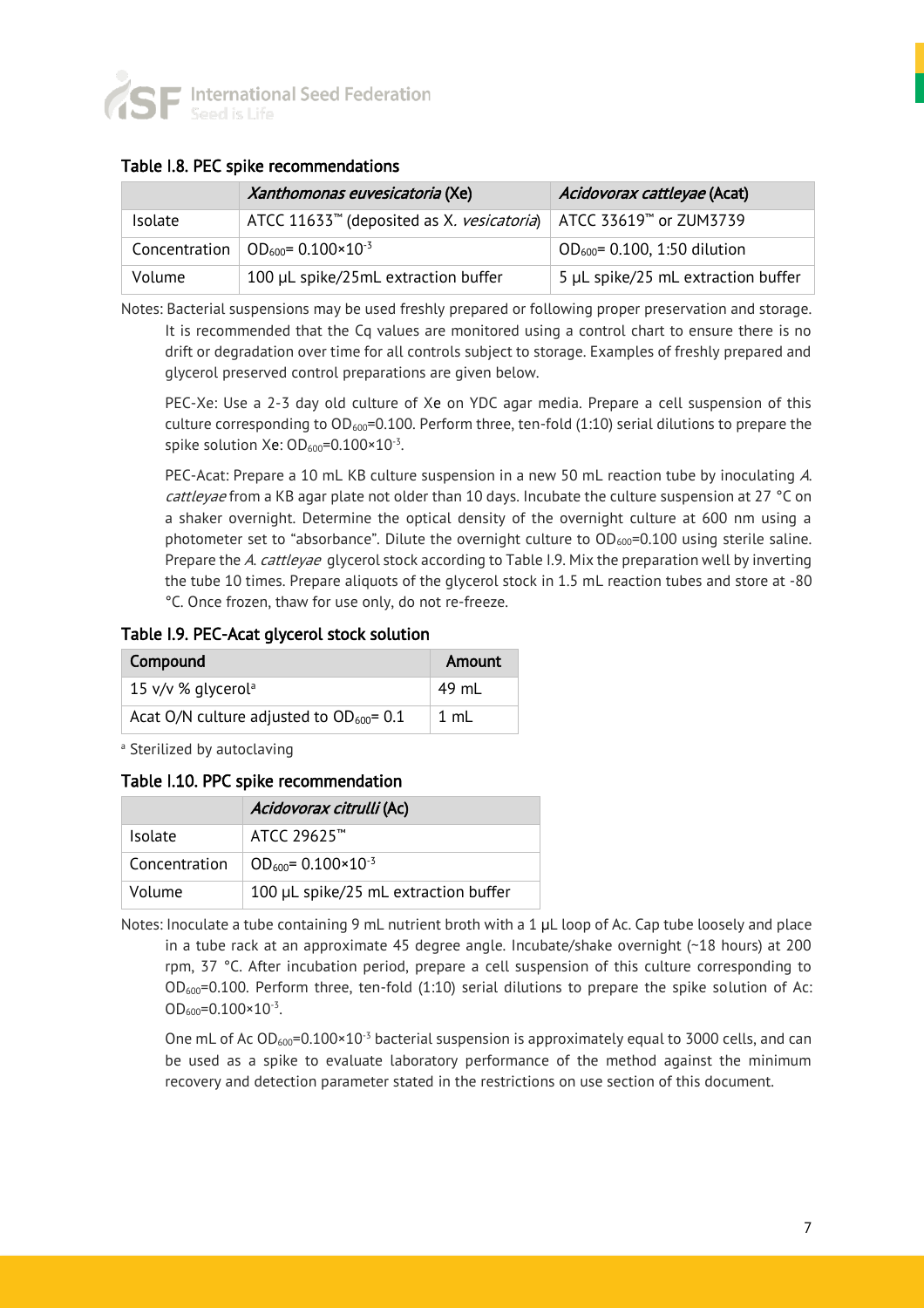

| PCR assay  | <b>Target</b> | <b>Primers</b>     | <b>Primer sequences</b>                             |
|------------|---------------|--------------------|-----------------------------------------------------|
| Contig 21  | Ac            | Aac F1             | 5' - ACC GAA CAG AGA GTA ATT CTC AAA GAC-3'         |
|            |               | Aac R1             | 5' - GAG CGT GAT GGC CAA TGC - 3'                   |
|            |               | Aac P1             | 5' - 6FAM - CAT CGC TTG AGC AGC AA - MGBNFQ - 3'    |
| Contig 22  | Ac            | Aac F <sub>2</sub> | 5' - GAA AGT GGT TGT TCT GGT GAT CAA-3'             |
|            |               | Aac R <sub>2</sub> | $5'$ – TTC GGA GGA CTC GGG ATT – 3'                 |
|            |               | Aac P2             | 5' - 6FAM - ATG GTC TGC GAG CCA G - MGBNFQ - 3'     |
| <b>ZUP</b> | Ac            | ZUP2549            | 5' - GAG TCT CAC GAG GTT GTT - 3'                   |
|            |               | ZUP2550            | $5'$ – GAC CCT ACG AAA GCT CAG – 3'                 |
|            |               | ZUP2551            | 5' - 6FAM - TGC AGC CCT TCA TTG ACG G- BHQ1 - 3'    |
| PEC-Xe     | Xe            | Xcv F1             | 5' - CCT CGA TGG GCA CCT GAT T-3'                   |
|            |               | Xcv R1             | 5' - CGT CGA TTG CCG GGT ACT-3'                     |
|            |               | Xcv P1             | 5' - 6FAM - ATC GCG GCC AAG AA- MGBNFQ - 3'         |
| PEC-ZUP    | Acat          | ZUP2791            | 5' - TGT AGC GAT CCT TCA CAA G-3'                   |
|            |               | ZUP2792            | 5' – TGT CGA TAG ATG CTC ACA AT – 3'                |
|            |               | ZUP2566            | 5' - VIC - CTT GCT CTG CTT CTC TAT CAC G- BHQ1 - 3' |

Table I.11. PCR assays, primers and primer-sequences

#### 1. Extraction of bacteria from the seed

- 1.1. Place seed subsamples in a container appropriate for seed and buffer volume.
- 1.2. Add the extraction buffer to each subsample at a ratio of 2.0 mL buffer per 1.0 g of seed (v:w). Due to buffer absorbance by the seeds, subsamples of large seed (e.g. squash) may require a slightly increased buffer to seed ratio (up to 2.5 mL per 1.0 g of seed).
- 1.3. A positive extraction control (PEC) spike is required. Each subsample being evaluated for A. citrulli is spiked with the PEC and the spike volume is adjusted to a standardised concentration (i.e. added at a fixed ratio to the required extraction buffer volume). See Table I.8. Suspension may be prepared daily or in bulk (stored at -80  $^{\circ}$ C in a glycerol solution).
- 1.4. Both a Positive Process Control (PPC) and Negative Process Control (NPC) subsample are required (Table I.7 and I.10). It is recommended that both the PPC and the PEC spikes be added to the NPC subsample (seed known to be free of A. citrulli and the PEC target).
- 1.5. Incubate all subsamples and controls on an orbital shaker for 1-2 hours at room temperature ( $\sim$ 23 °C); at a speed sufficient to agitate the samples ( $\sim$ 120 rpm).

#### 2. Collection of Target Bacteria by Differential Centrifugation

2.1. Transfer 45 mL of seed rinsate per 5,000 seed subsample into a 50 mL centrifugation tube.

Note: If multiple containers were used to incubate a subsample, equal volumes of rinsate must be collected from each container to generate a total volume of 45 mL.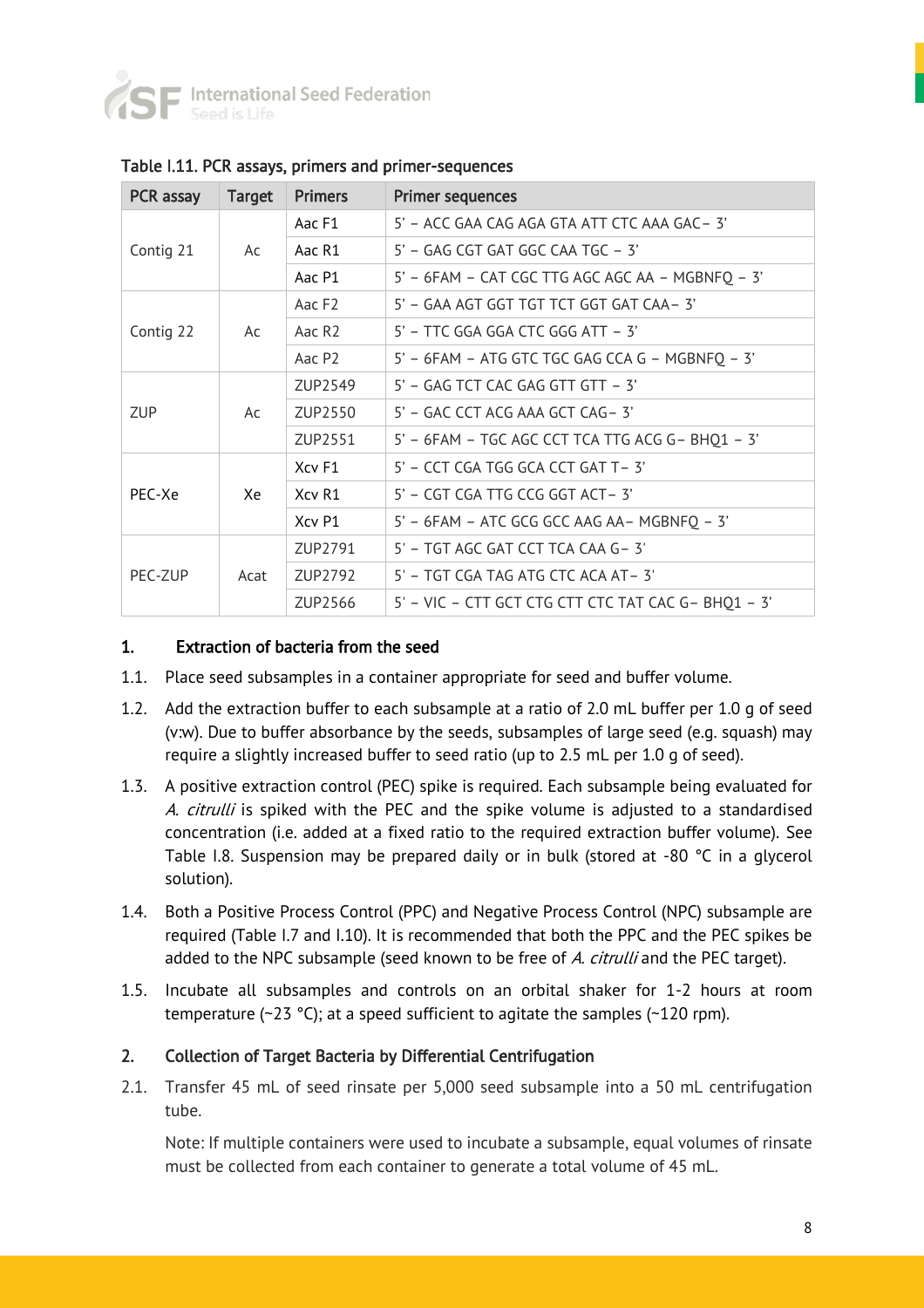

- 2.2. Centrifuge subsamples for 5 min at 1000 RCF.
- 2.3. Decant the supernatant into a new 50 mL centrifugation tube and discard pellet.
- 2.4. Centrifuge supernatant for a minimum of 15 min at 3200 RCF.

OPTIONAL: If additional PCR inhibitor removal is desired, a sorbitol treatment can be used at this point

- 2.4.1. Decant supernatant from step 2.4
- 2.4.2 Add 1 mL of sorbitol solution (Table I.3) to the pellet and re-suspend.
- 2.4.3 Incubate suspension for 20-60 min at room temperature.
- 2.4.4 Centrifuge the suspension for 10 min at 1800 RCF
- 2.5. Carefully decant and dispose of the supernatant while preserving as much of the pellet as possible.
- 2.6. Add a volume of extraction buffer sufficient to re-suspend the pellet to achieve the input volume recommended by the DNA isolation kit which will be used, typically 0.5-2.0 mL.

#### 3. DNA isolation

The assay has been validated with the MoBio PowerFood, Machery-Nagel NucleoSpin Plant II and Sbeadex Maxi Plant kits. It is the responsibility of the user to check with an in-lab validation study if the sensitivity and selectivity of the assay is not influenced when using a different DNA isolation kit.

Recommended Modifications to the DNA kits tested:

i. MoBio PowerFood Kit

- Garnet bead tube is modified from provided 0.5 mL to 2.0 mL screwcap tube.
- EDTA is added to solution PF6 for DNA storage stability at a concentration of 0.1 mM.
- ii. Machery-Nagel NucleoSpin Plant II Kit

I Macherey-Nagel NucleoSpin® 96 Plant II (96 well format, ref # 740663). The vacuum manifold option of the protocol is performed with the following modifications:

- lysis buffer composition: 480 µl PL1 + 20 µl of a 10 mg/mL proteinase K stock solution
- lysis buffer volume used for resuspending pellet 450 µL
- lysis incubation time 1 20 hours
- lysate clearing: 20 min centrifugation at 3200 g
- PW1 washing step is performed 2×
- Dry membranes for 15 min
- Only 1 DNA elution step
- Option to elute DNA not by vacuum but by centrifugation at 3200 g for 2 min

II Macherey-Nagel NucleoSpin® Plant II (single tube format, reference# 740770)

- lysis buffer composition (480 µl PL1, 20 µl proteinase K (20 mg/mL stock, no RNase A)
- lysis buffer volume used for resuspending pellet 450 µL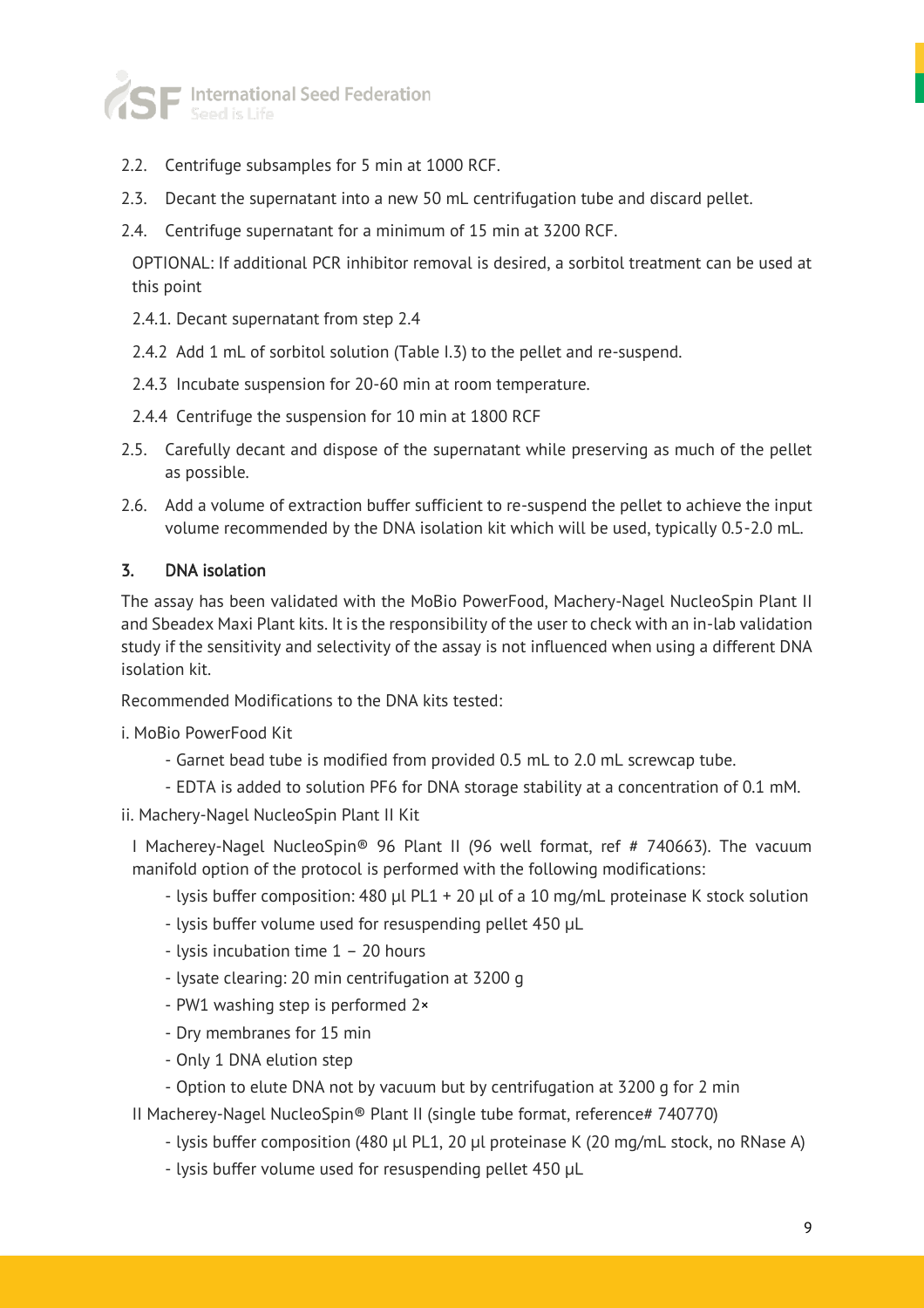

- lysis incubation time 1 20 hours
- lysate clearing: 5 min centrifugation at 19000 g
- centrifugation steps involving silica column performed at 19000 g
- PW1 washing step is performed 2×
- Only 1 elution step using 100 µL PE, pre-heated at 70 °C

#### 4. qPCR assay

A minimum of two of the three industry validated A. citrulli qPCR assays must be used in conjunction with a PEC qPCR assay.

The assay has been validated with the ABI TaqMan® master mix (2x) and Quanta perfecta Multiplex qPCR ToughMix. If different PCR mixtures and amplification programs are used, it is necessary to verify their performance.

4.1. For the Contig 21, Contig 22 and PEC – Xe qPCR assay: see the primer/probe sequences in Table I.11, the reaction mixture in Table I.12, and the cycling parameters in Table I.13.

Table I.12. PCR mix for the Contig 21, Contig 22 and PEC-Xe qPCR

| Component                    | For 1 reaction (in µL) | <b>Final Concentration</b> |
|------------------------------|------------------------|----------------------------|
| Sterile Milli Q water        | 6.988                  |                            |
| Forward primer (100 pmol/µL) | 0.225                  | $0.90 \mu M$               |
| Reverse primer (100 pmol/µL) | 0.225                  | $0.90 \mu M$               |
| Probe (100 pmol/µL)          | 0.062                  | $0.250 \mu M$              |
| $qPCR$ master mix $(2*)$     | 12.50                  | $1 \times$                 |
| Template DNA                 | 5.00                   |                            |
| <b>Total</b>                 | 25.00                  |                            |

|  |  |  | Table I.13. qPCR cycling parameters for the Contig 21, Contig 22 and PEC-Xe qPCR |  |  |  |  |  |  |
|--|--|--|----------------------------------------------------------------------------------|--|--|--|--|--|--|
|--|--|--|----------------------------------------------------------------------------------|--|--|--|--|--|--|

| <b>Step</b>           | <b>Temperature</b> | <b>Duration</b>   | <b>Description</b>   |
|-----------------------|--------------------|-------------------|----------------------|
| hold                  | 95°C               | $10 \text{ min}$  | Enzyme activation    |
| 40 cycles             | 95°C               | $15 \text{ sec}$  | Denaturation         |
| (ramp rate 1.6°C/sec) | $60^{\circ}$ C     | 60 sec            | Annealing/elongation |
| hold                  | 40°C               | 10 <sub>sec</sub> | End run              |

4.2. For the ZUP (Ac) and PEC – ZUP (Acat) qPCR assay: see the primer/probe sequences in Table I.11, the reaction mixture in Table I.14, and the cycling parameters in Table I.15.

Table I.14. PCR mix for the ZUP (Ac and Acat) qPCR

| Component                     | For 1 reaction (in µL) | <b>Final Concentration</b> |
|-------------------------------|------------------------|----------------------------|
| Sterile Milli Q water         | 7.25                   |                            |
| ZUP 2549 / 2791 (100 pmol/µL) | 0.10                   | $0.40 \mu M$               |
| ZUP 2550 / 2792(100 pmol/µL)  | 0.10                   | $0.40 \mu M$               |
| ZUP 2551 / 2566 (100 pmol/µL) | 0.05                   | $0.20 \mu M$               |
| $qPCR$ master mix $(2*)$      | 12.50                  | $1 \times$                 |
| Template DNA                  | 5.00                   |                            |
| Total                         | 25.00                  |                            |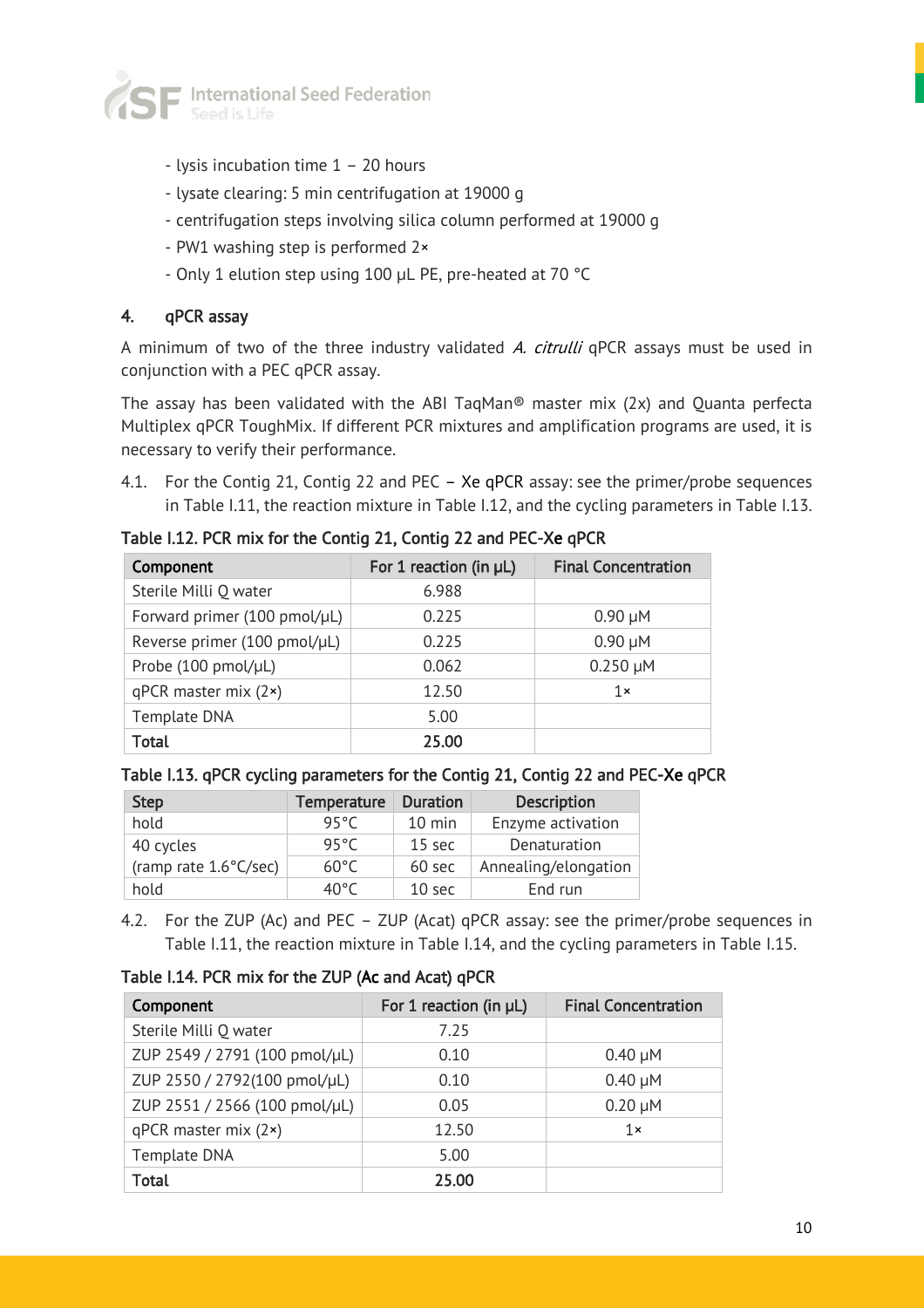

| <b>Step</b>                     | Temperature   Duration |                  | <b>Description</b>   |
|---------------------------------|------------------------|------------------|----------------------|
| hold                            | ዓ5°C                   | $10 \text{ min}$ | Enzyme activation    |
| 40 cycles                       | 95°C                   | $15 \text{ sec}$ | Denaturation         |
| (ramp rate $1.6^{\circ}$ C/sec) | $60^{\circ}$ C         | 45 sec           | Annealing/elongation |

#### Table I.15. qPCR cycling parameters for the ZUP (Ac and Acat) qPCR

4.3. For the multiplex ZUP qPCR assay: see the reaction mixture in Table I.16, and the cycling parameters in Table I.15.

| Component                | For 1 reaction (in µL) | <b>Final Concentration</b> |
|--------------------------|------------------------|----------------------------|
| Sterile Milli Q water    | 7.00                   |                            |
| ZUP 2549 (100 pmol/µL)   | 0.10                   | $0.40 \mu M$               |
| ZUP 2550 (100 pmol/µL)   | 0.10                   | $0.40 \mu M$               |
| ZUP 2791 (100 pmol/µL)   | 0.10                   | $0.40 \mu M$               |
| ZUP 2792(100 pmol/µL)    | 0.10                   | $0.40 \mu M$               |
| ZUP 2551 (100 pmol/µL)   | 0.05                   | $0.20 \mu M$               |
| ZUP 2566 (100 pmol/µL)   | 0.05                   | $0.20 \mu M$               |
| $qPCR$ master mix $(2*)$ | 12.50                  | 1x                         |
| Template DNA             | 5.00                   |                            |
| Total                    | 25.00                  |                            |

Table I.16. PCR mix for the multiplex ZUP (Ac and Acat) qPCR

4.4. A Positive Amplification Control (PAC) and a non-template control (NTC) are required (Table I.7). Load PAC DNA template into separate qPCR reactions at a recommended concentration of 2 pg/µL.

Prepare the PAC-Ac, Xe, Acat as follows:

Inoculate a tube containing 9 mL nutrient broth with a 1  $\mu$ L loop of bacteria grown on solid media. Cap tube loosely, place in a rack at an approximate 45° angle, and shake overnight at 200 rpm at 37 °C. Process 1 mL of resulting culture using Qiagen DNeasy Blood and Tissue Kit including an RNase-A digestion. Elute DNA with 200 µL buffer AE. Quantify eluted DNA. Normalize to 2 ng/µL stock concentration and 2 pg/µL working concentration. PAC concentrations may vary per laboratory and should produce Cq values less than the LOQ of the method

#### 5. Interpretation of results

Cut-off values must be established by each laboratory for their positive and internal amplification controls (IAC) prior to the assay being used on routine samples. For recommendations on setting cut-off values, see Real-time PCR pre-screening in seed health [methods.](https://www.worldseed.org/wp-content/uploads/2018/03/Real-time_PCR_pre-screens_2018.pdf)

It is the responsibility of the testing laboratory to determine threshold/cut-off values, such that they meet the performance-based acceptance criteria stated in the restrictions on use section of this method. Assays which target multi-copy loci (ZUP) may need a Cq cut-off that reflects the increase in sensitivity and potential background noise based on the copy number of the target.